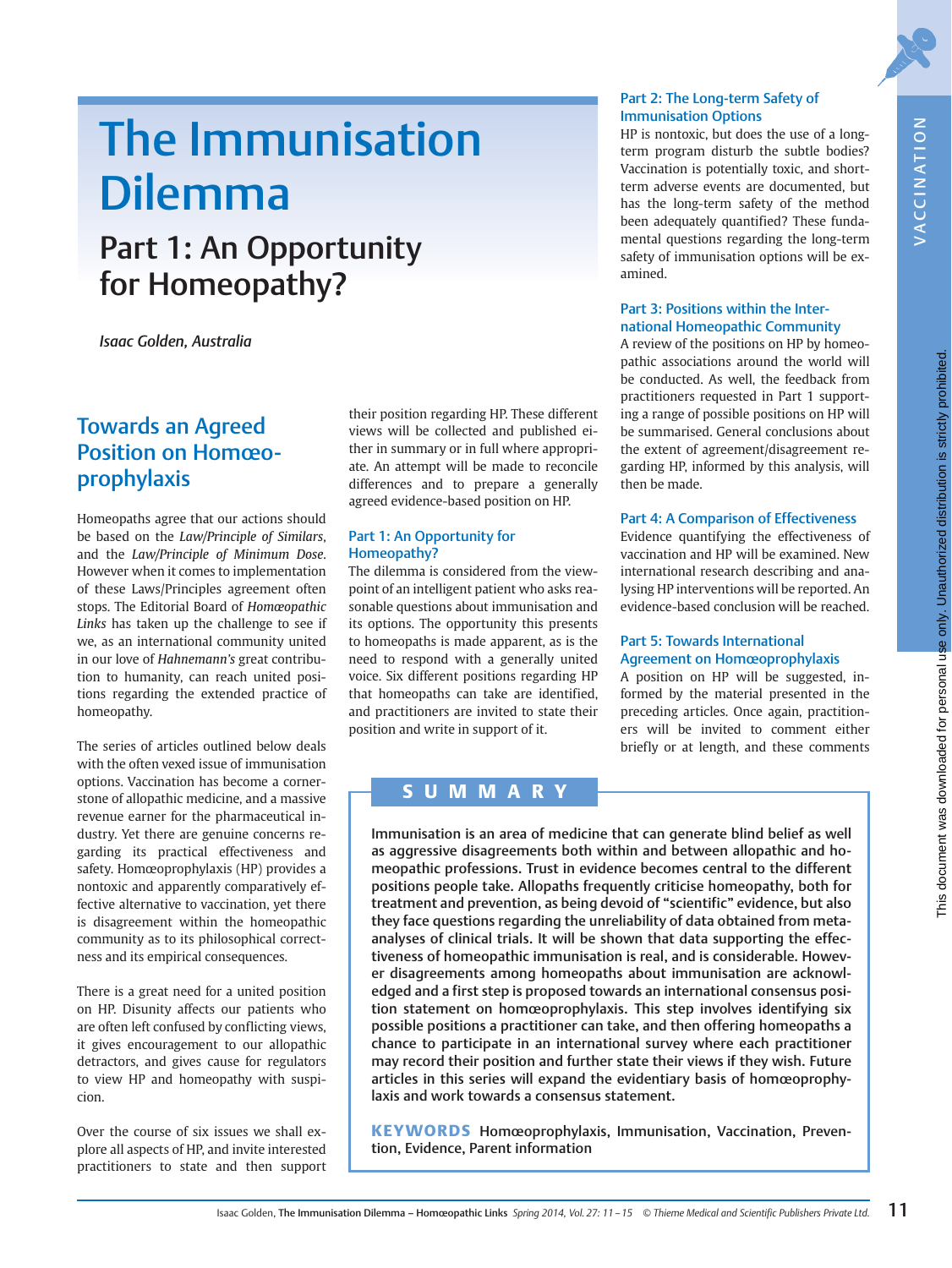will be considered and possibly published in the final part of the series.

#### Part 6: An Agreed Position on Homœoprophylaxis

A final statement on HP will be presented within an edition of Homœopathic Links devoted to homœoprophylaxis. Suggestions by or for homeopathic regulatory bodies regarding HP will be made.

Substantive articles supporting or disagreeing with the new majority position on HP will be published in this edition. The aim will be to accommodate differences, to maximise agreement, and provide the clear majority of homeopaths with a position statement that is evidence-based, that is intellectually rigorous, and that delivers a consistent and practically useful international position on HP.

#### Introduction to Part 1

Disagreement within any profession is expected. Not all allopathic practitioners support vaccination; not all homeopaths support homœoprophylaxis (HP). The major difference is that the allopathic profession, as well as many governments and citizens, is massively influenced by the pervasive influence of corporations that generate billions of dollars in profits from vaccines and other pharmaceuticals. This influence is increasingly examined within allopathic journals, but a recent contribution by Professor John Ioannidis and colleagues, people who are held in high regard within the allopathic community, put beyond any doubt the extent of the corrupting influence of Big Pharma [1]. This influence imposes a consistent view on most allopaths, and many consumers who accept what they are told by allopaths and health department officials.

Within the homeopathic community disagreements are mainly conceptual concerning interpretations of the Law/Principle of Similars. However pragmatic (political) issues are becoming more common due to regulatory pressures. Some national homeopathic associations recommend vaccination, others are less prescriptive, and individual homeopaths and their patients are often left confused by apparently conflicting positions within the homeopathic community.

So this is a first step which hopes to reconcile some of these differences, and allow the profession to speak with a clear majority voice. Part A of this article attempts to define the problem from the patients/parents viewpoint – especially those who are seeking immunisation options. Part B looks at options for homeopaths, and invites interested practitioners to participate in an open discussion conducted through Homœopathic Links to see what common ground can be found.

## Part A: The Vaccine Debate – A Question of Trust

There are many difficult conversations in health care – how to best assist people dying in pain; policies regarding foetal termination; the ethics of spending a million dollars on a procedure to help one person rather than using that money to assist hundreds of others, and so on. But the conversation that attracts the most venomous disagreement relates to something where all sides have already agreed on the final goal – minimising the likelihood of a person (often an infant) being harmed by a potentially preventable infectious disease.

The decision of whether to vaccinate against potentially serious diseases is one of the most difficult that many parents will face when raising their children. Most allow the decision to be made for them and vaccinate according to Government recommendations. But a growing number of parents question whether vaccination is the best option for their child based on their assessment of potential benefits and risks.

Given the overwhelming level of "official" support for vaccination in most countries, one must ask why there is any doubt about this issue at all. The answer for many is that they have lost trust in orthodox advice. There are real reasons why this has happened, reasons which Health Department literature and reports in the mainstream media have failed to address.

There are tens of thousands of parents in Australia, and countless more internationally, who have witnessed what they believe is damage caused to their children by vaccines. Yet, their genuine concerns are typically dismissed by orthodox clinicians as being "just coincidence", "hysteria", "ignorance", and so on. Yet these parents live with real consequences every day of their lives, and view such conclusions as being arrogant and dismissive of their genuine concerns.

They are told that vaccines are proven to be safe, yet parents know that vaccine manufactures only operate because they are indemnified from prosecution by Government legislation. They see the huge Government payouts made in vaccine damage compensation schemes in some countries (America has now passed the \$2.5 billion mark [2]) proving that some adverse events do occur. They look up Government sites like the VAERS (Vaccine Adverse Events Reporting System) database containing hundreds of thousands of entries, so they know that there is too much here to be simple "coincidence" [3].

The more informed ask a simple question – where are the long-term studies examining the holistic health (intellectual, emotional and physical) of age-appropriate, fully vaccinated and completely unvaccinated children? They don't find such studies. Instead they find relatively few studies which claim to prove the long-term safety of vaccination, but either these studies don't consider the holistic health of participants, or don't look at age-appropriate cohorts, or don't compare fully vaccinated and unvaccinated cohorts – the combination of which is necessary to conclusively demonstrate longterm safety. And these commonly cited studies have other faults – for example, the very large "Danish studies" published in 2002 [4] and 2003 [5], credited with proving that autism is not related to thimerosal and MMR, are weakened by significant confounders and researcher fraud [6,14].

So based on careful research, some intelligent and reasonable people ask a second question – we are told repeatedly that the risks from vaccines are less than the risks from the diseases they prevent, but if the long-term risks are not fully quantified, how can such a statement be scientifically credible? That question has yet to be answered other than by returning to the less than adequate studies already cited.

Finally, some of these parents continue their research and find that there is a middle path – immunising their child homeopathically, a practice that was first used in 1798 (vaccines were first used in 1796). They are told by orthodox authorities that homeopathically prepared substances have nothing in them, so they can't work, and also that there is no evidence of effectiveness. All agree that "nothing" cannot be toxic, so the real question then becomes – is there evidence of effectiveness?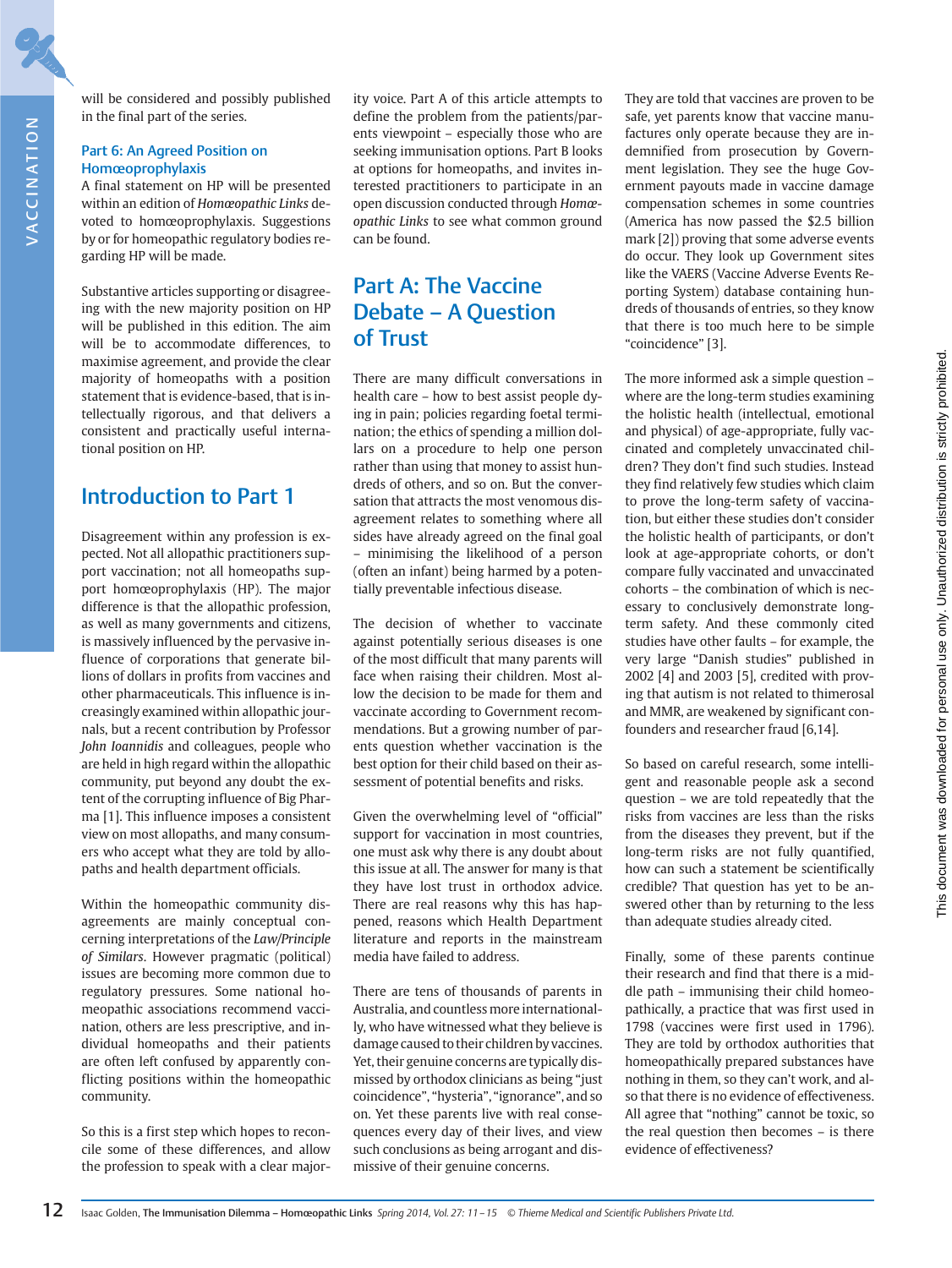## Evidence: Real or Imaginary?

It is here that I must describe my personal experience involving the collection of evidence. This experience shows that any statement that "there is no evidence" is simply a denial of reality. Of course the evidence may be contested and the results argued over, but the fact that evidence does exist to support claims regarding the effectiveness of homeopathic immunisation is undeniable.

I was first invited to visit Cuba in December 2008 to present at an international conference hosted by the Finlay Institute, which is a W. H. O.-accredited vaccine manufacturer. The Cubans described their use of HP to control an outbreak of leptospirosis (Weil's syndrome – a potentially fatal, water-born bacterial disease) in 2007 among the residents of the three eastern provinces which were most severely damaged by a severe hurricane – over 2.2 million people [7]. 2008 was an even worse year involving three hurricanes, and the country's food production was only just recovering at the time of the conference. The HP program had been repeated in 2008, but data was not available at the conference regarding that intervention.

I revisited Cuba in 2010 and 2012, each time to work with the leader of the HP interventions, Dr. Bracho, to analyse the data available. Dr. Bracho is not a homeopath; he is a published and internationally recognised expert in the manufacture of vaccine adjuvants. He worked in Australia at Flinders University during 2004 with a team trying to develop an antimalarial vaccine.

In 2012 we accessed the raw leptospirosis surveillance data, comprising weekly reports from 15 provinces over 9 years (2000 to 2008) reporting 21 variables. This yielded a matrix with 147 420 possible entries. This included data concerning possible confounders, such as vaccination and chemoprophylaxis, which allowed a careful examination of possible distorting effects. With the permission of the Cubans, I brought this data back to Australia and it is being examined by mathematicians at an Australian university to see what other information can be extracted. Clearly, there is objective data supporting claims regarding the effectiveness of HP.

The 2008 result was remarkable, and could only be explained by the effectiveness of

the HP intervention. Whilst the three hurricanes caused immense damage throughout the country it was again worse in the east, yet the three homeopathically immunised provinces experienced a negligible increase in cases whilst the rest of the country showed significant increases until the dry season in January 2009 [8].

This is but one example – there are many more. It is cited to show that there is significant data available, and that orthodox scientists and doctors have driven the HP interventions, in the Cuban case. Many people internationally now know this, so once again claims by orthodox authorities that there is no evidence merely serves to show that either the authorities are making uninformed/unscientific statements, or that they are aware but are intentionally withholding information. Either way, confidence is destroyed and leads to groups of people questioning what they are told.

## A Way Forward

It is contended that what now seems to be an endless and repetitive battle between pro- and anti-vaccination groups would be unnecessary if Governments made three decisions:

- 1. Ensure that the parents of vaccinedamaged children and the children themselves are appropriately supported, and that these people and other parents genuinely concerned about the possibility of vaccine damage are not attacked as being irresponsible and a danger to the community.
- 2. Support those parents who would otherwise not vaccinate their children to use homeopathic immunisation. This in turn would lead to an increase in immunisation coverage and boost herd immunity. It would also allow coverage against diseases such as meningococcal meningitis type B, and dengue fever for which there are no vaccines. It would not require Governments to endorse the method, just appropriate paperwork to identify which type of immunisation was being used – vaccination or HP.
- 3. Establish Government sponsored studies of long-term vaccine safety examining the holist health of age-appropriate, fully vaccinated and unvaccinated children, and publish the full results.

Given the legislative protection and financial support most governments provide to multinational vaccine manufacturers, it makes sense that governments evaluate the possibility of having vaccines used in a country made in the country by not-forprofit manufacturers. If a small country like Cuba can do this, then so can most developed Western countries as well as some other countries with lower GDPs. Citizens should not have to bear the costs of a nearmandatory procedure without sharing the benefits, but this is the existing situation with vaccination in most countries in the world.

This divisive issue has caused many societies to become less tolerant places, where free speech is prevented through selective media bans, and the discussion of ideas and options is attacked by academics and scientists who should be the champions of open and objective dialogue. We need to return to evidence – not just selected and convenient results but all the evidence from all sides of this issue. The orthodox response is that all the evidence has been considered and there is no more to discuss. But too many people know that this is not true, and until a fully open conversation is held this issue will never be resolved. And it needs to be – in the interest of us all.

## Part B: The Homeopathic Response – a Question of **Consistency**

The author's survey of Australian homeopaths in 2002 revealed that 75% said they were using or intending to use HP, 19% said they were unsure, and 6% were opposed to the use of HP (most of these would not vaccinate either) [9]. The majority of the homeopaths not using HP or unsure about its use had not read Hahnemann's essay The Cure and Prevention of Scarlet Fever where he described his first use of HP in 1798.

The Australian figures may be quite different to the experience in other countries. Certainly there is a range of views expressed by homeopathic associations. For example, the Australian Register of Homeopaths directs that homeopaths should not take an anti-vaccination position during a consultation, but should offer balanced evidencebased information discussing both vaccination and HP. Then if parents so request, the homeopath should provide HP [10].

In the United Kingdom the British Homeopathic Association says that "The BHA fol-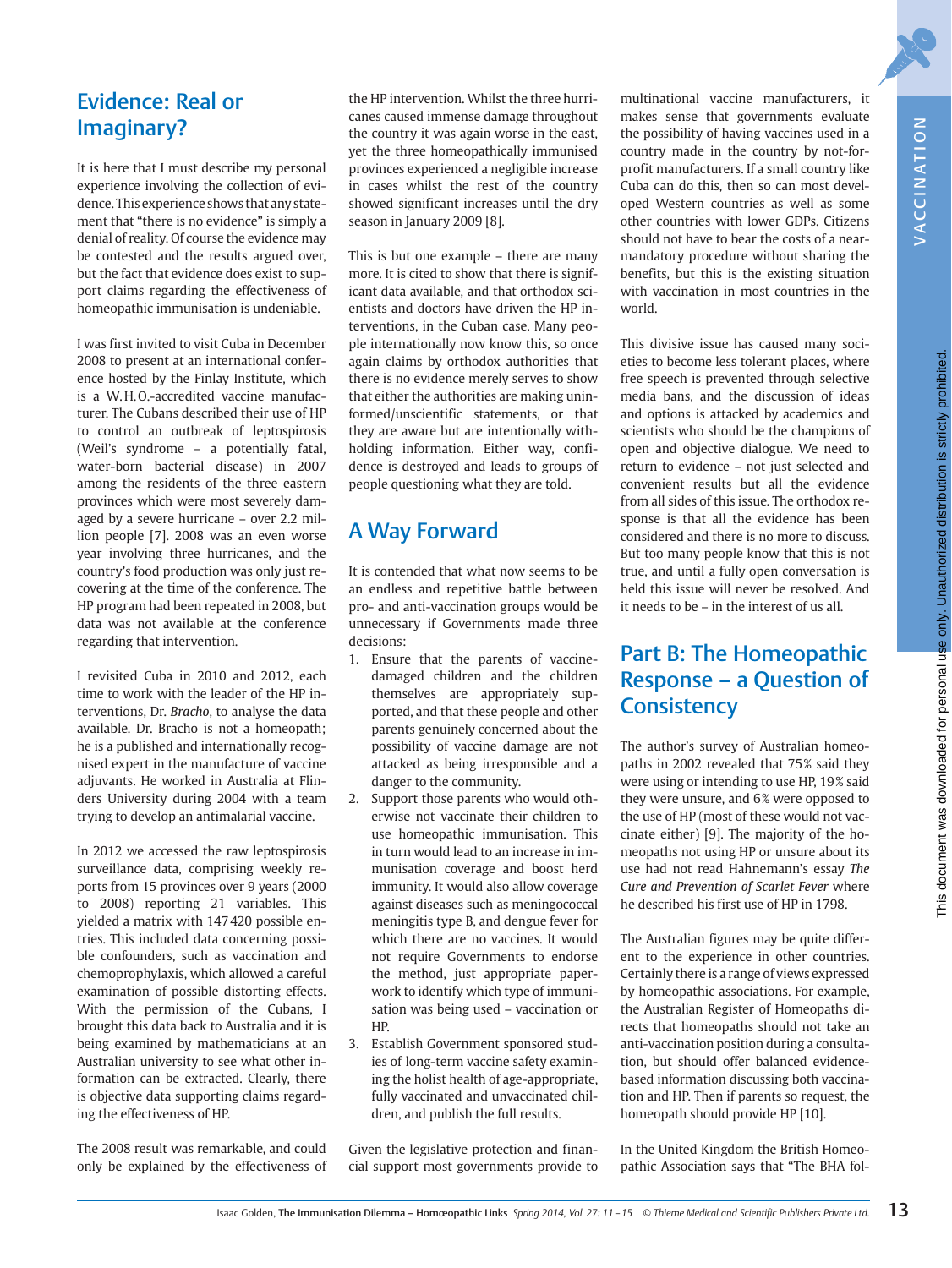#### Table 1 Alternative positions available to homeopaths.

| <b>Question 1:</b> Should we attempt to prevent potentially serious infectious diseases?                                           |                   |
|------------------------------------------------------------------------------------------------------------------------------------|-------------------|
| Answer $1.1:$ No.                                                                                                                  | <b>POSITION 1</b> |
| Answer 1.2: Yes (if yes, move to Q.2)                                                                                              |                   |
| <b>Question 2:</b> Given that we should attempt to prevent potentially serious infectious diseases, which<br>method should we use? |                   |
| Answer 2.1: General protection only                                                                                                | <b>POSITION 2</b> |
| Answer 2.2: Disease-specific protection, or a combination of both methods (if<br>yes, move to Q.3)                                 |                   |
| <b>Question 3:</b> Which method of disease-specific protection should be used?                                                     |                   |
| Answer 3, 1: Vaccination                                                                                                           | <b>POSITION 3</b> |
| Answer 3.2: Homœoprophylaxis, or a combination of both methods (if yes,<br>move to $Q.4$ )                                         |                   |
| Question 4: Is it appropriate to use both vaccination and homoeoprophylaxis?                                                       |                   |
| Answer 4.1: Yes                                                                                                                    | <b>POSITION 4</b> |
| Answer 4.2: No (if yes, move to Q.5)                                                                                               |                   |
| <b>Question 5:</b> Use just homoeoprophylaxis, but only during epidemics or acute outbreaks?                                       |                   |
| Answer 5, 1: Yes                                                                                                                   | <b>POSITION 5</b> |
| Answer 5.2: No                                                                                                                     | <b>POSITION 6</b> |

Table 2 The six positions on immunisation restated.

POSITION 1: Homeopathy should only be used to treat patients with symptoms. We should not attempt to prevent potentially serious infectious diseases, but only become involved if a disease is acquired, and then treat with a remedy similar to the resulting symptoms.

POSITION 2: We should try to prevent potentially serious infectious diseases, but should do so using general methods to make the person as healthy as possible, such as using homeopathic constitutional treatment, rather than using disease-specific prevention.

POSITION 3: We should use a disease-specific method to prevent potentially serious infectious diseases, and vaccination is the preferred method.

POSITION 4: We should use a disease-specific method to prevent potentially serious infectious diseases, and can/should use vaccination and homœoprophylaxis together. There is a number of options within this position such as using vaccination for some diseases and HP for others, using both methods for the same disease, or using HP in infancy and vaccination when the child is older.

POSITION 5: We should use a disease-specific method to prevent potentially serious infectious diseases; we should only use homœoprophylaxis, but only when there is an outbreak of the disease in the region.

POSITION 6: We should use a disease-specific method to prevent potentially serious infectious diseases, and use just homœoprophylaxis for both short- and long-term prevention, whether or not there is a definite outbreak.

lows the advice of the Faculty of Homeopathy on immunisation: Where there is no medical contraindication, immunisation should be carried out in the normal way using the conventional tested and approved vaccines. Where there is a medical contraindication and/or a patient would otherwise remain unprotected against a specific infectious disease, it may be appropriate to consider the use of the relevant homœoprophylactic preparation applicable to that disease." [11, 12].

In an attempt to facilitate agreement, the five questions and resulting six different positions shown in Table 1 summarise the options open to homeopaths. The six positions are restated in Table 2.

#### A Call for Responses

Homœopathic Links would like to invite readers who are homeopathic practitioners to participate in an international survey of attitudes towards and use of HP. We request that practitioners log on to the survey and indicate their support for one of the six positions listed above and, if they wish, state the reasons for their support. The six positions are restated in Table 2.

There is still a number of issues requiring discussion, such as the potency and frequency of remedies, and the use of nosodes versus genus epidemicus remedies, but these are more a matter of technique than fundamental conceptual issues, and have been discussed in detail elsewhere [13].

## Towards an International Homœoprophylaxis **Statement**

The current position regarding HP may be summarised as follows:

- 1. The knowledge of HP varies considerably both between and within countries.
- 2. In many "developed Western" countries the influence of multinational pharmaceutical companies acts as a barrier to research findings about HP reaching orthodox practitioners, politicians, and the general public.
- 3. Within the international homeopathic community there are varying views about (i) the "homeopathic integrity" of HP, (ii) the evidence base demonstrating the safety of HP, and (iii) the evidence base demonstrating the effectiveness/efficacy of HP. This variance will lessen with better education regarding the philosophical/conceptual basis of HP, and better dissemination of HP research results.
- 4. There is value in assembling research data about HP from every possible international source, and preparing a definitive scientific statement describing the potential value of HP to public health systems internationally. This could be accompanied by an appropriate economic cost-benefit analysis of the budgetary impact of HP on national health budgets.
- 5. Once all conceptual issues are considered, and all evidence collected and summarised, an International Homœoprophylaxis Statement should be prepared which would inform homeopathic associations throughout the world as well as governments and citizens.

## Final Conclusions

The attacks against homeopathy in general and HP in particular will almost certainly continue. If we can achieve a significant level of agreement then we would be able to answer challenges to HP with a single, cohesive, evidence-based, and generally united response. This would be a significant improvement to the existing situation.

If you identify with one of the positions listed in Tables 1 and 2 then we would en